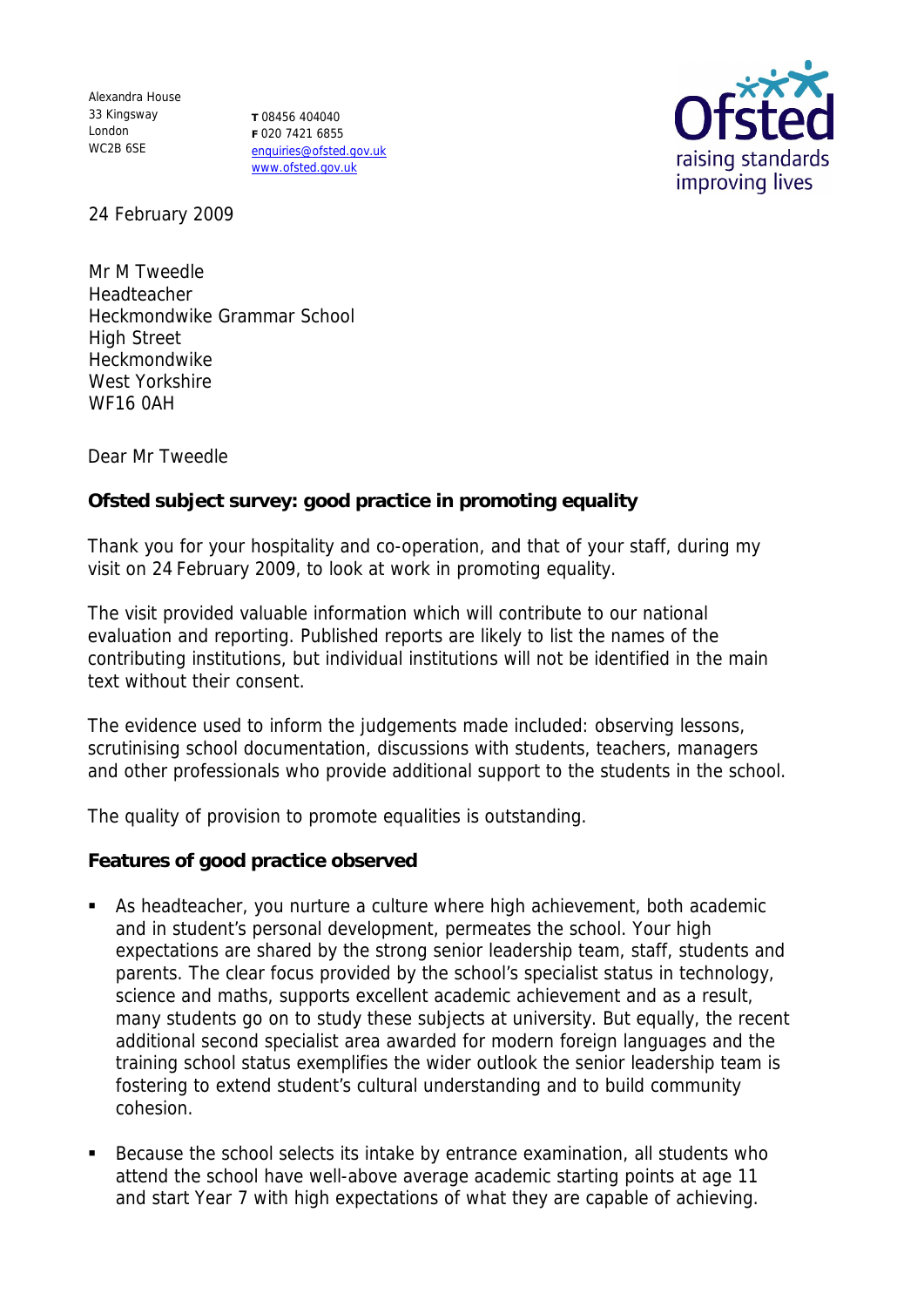These aspirations are nurtured effectively by the school and the vast majority of students leave the school at age 18 to continue their studies in higher education.

- Robust systems are used well by the senior leadership to monitor individual student achievement. Regular termly reports to parents inform them quickly of any slowing of progress and students' targets are linked clearly to the school's predictions for individual student's achievement at ages 16 and 18. Underachievement is identified at senior leadership level by rigorous analysis of student data and an effective range of support for students is put in place by staff. Consequently, any underachievement is quickly arrested. Targets for individuals are challenging, yet attainable and as a result, students who attend the school reach excellent standards.
- The school has a much larger proportion of students than is found nationally from minority ethnic backgrounds. Within the school community, students from all backgrounds work effectively together. The students spoken to during the visit say that there is no discrimination against race, gender or economic circumstances. This is verified by the results students achieve at the end of Key Stages 3, 4 and 5, where there is no notable difference in achievement between different student groups.
- The school employs a careers adviser who ensures students and parents are provided with excellent up to date information about funding, student loans and debt management alongside giving helpful advice about suitable courses and universities. School recognises that for some families, this is their first experience of higher education and so provides additional support. Students experience taster sessions at universities and well directed work-experience. They have high expectations of what they can achieve, but this is tempered by a realistic understanding of what qualifications they need to be able to fulfil their chosen careers.
- The recent acquisition of training school status is having a significant impact on teaching and learning, both in school and in the local community. Staff are involved in a research and development group which is focusing on community cohesion and as a result, several links are being made with teachers at the local mosques and at other local schools to share expertise. Excellent links exist with local business to extend learning into the community. For example, staff from local catering firms recently took part in a food and hygiene course provided by the school, gaining a Level 2 NVQ qualification as a result.
- Good quality teaching is a feature of the school. Students show a high level of interest in their work and the atmosphere in lessons and around the school is purposeful. Students understand the school motto 'nil sine labore'. They are clear about what they need to do to improve their work, guidance from staff is highly effective and students say that staff are always prepared to 'go the extra mile' to help them at breaks or after school.
- In 2008, the students who gained a place at the school came from 70 different primary schools. The school gathers a wealth of information from the students prior to their arrival and uses this effectively to ensure transition is smooth. Early in the first term residential visits are held which enable students to build secure